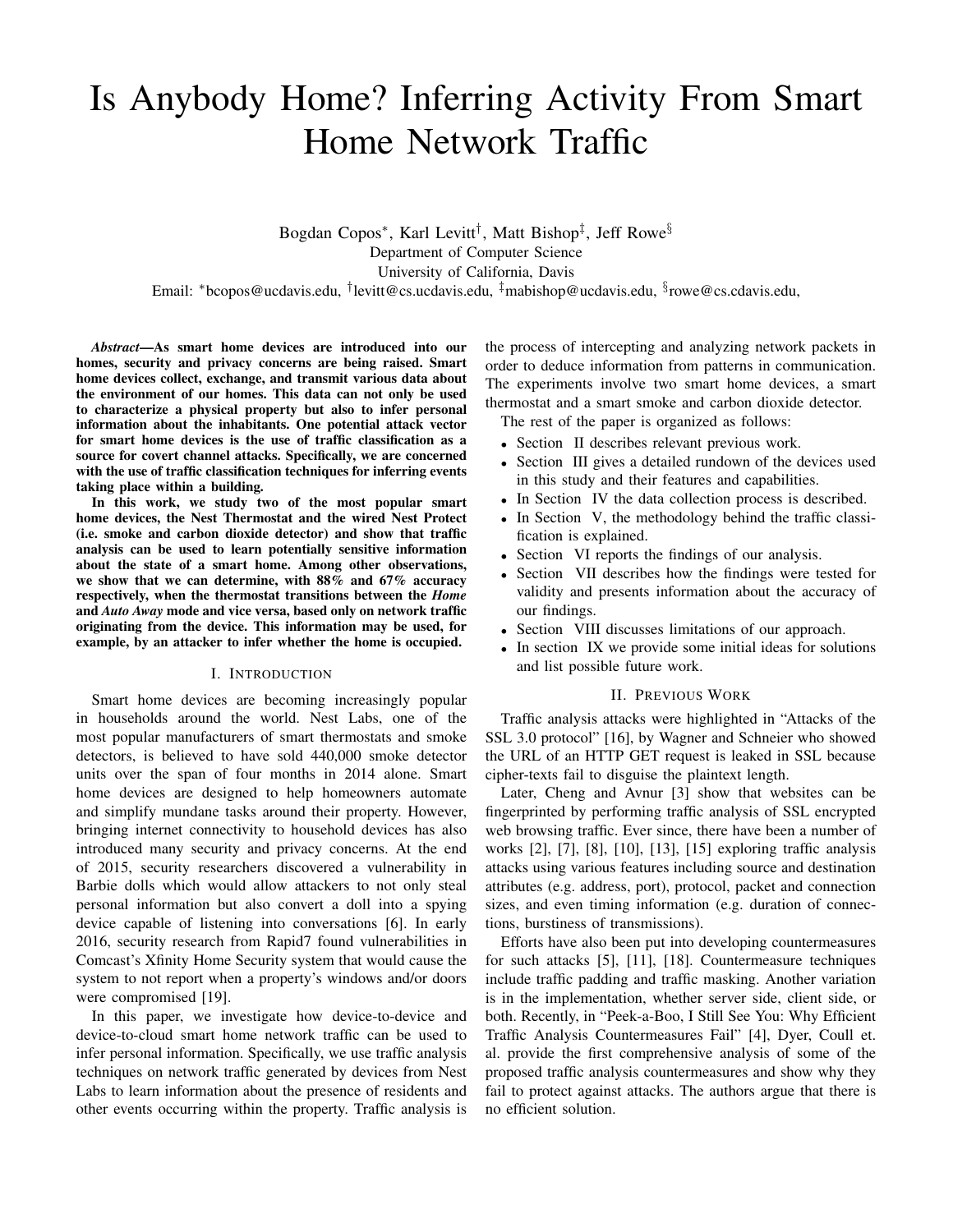Compared with previous works which focus on identifying websites accessed by a user, our work focuses on home automation devices. Our literature search was able to only identify a single paper [12] in which the authors predicted user behavior from wireless home automation communications. In this work, the authors conduct analysis on two installations of the HomeMatic home automation system. Specifically, without prior knowledge of the HomeMatic installations, they use the content of communications between devices to not only identify the devices within the home, but also user behavior. There are several differences between our work and theirs. Perhaps the biggest distinction is that the authors of that work had access to unencrypted traffic, while the traffic we obtained was mostly encrypted. The only unencrypted traffic we observed was comprised of HTTP requests to a weather service. Such traffic was ignored by our analysis and not used for our inference process.

# III. DEVICES

The devices used for this study are the 2nd generation Nest Thermostat and the 2nd generation Nest Protect Wired. Both devices are equipped with 802.11 radios as well as 802.15.4 radios. However, at the time of this work, the 802.15.4 radios were not used by the devices. The device setup is performed with the use of the mobile Nest application. Through the application, users are asked to provide the SSID and password of their home network. This allows the devices to communicate with the Nest services. Unlike other home automation platforms, in the Nest ecosystem there is no central hub responsible for coordination of the devices. The devices can access the internet directly through the home's Wi-Fi router. Additionally, the Nest Protect devices are capable of communicating with each other, regardless of the presence of a Wi-Fi network, using the Nest Interconnect feature.

The Nest Thermostat has several features designed to optimize energy usage. The most popular features are the ability to learn a user's schedule and preferences, and the capability to detect motion. The Thermostat has three modes of operation: *Home*, *Auto Away*, and *Away*. In the *Home* mode, the temperature is optimized for the user's comfort and it follows the learned schedule and settings of the user. Lack of motion over extended periods of time will trigger the *Auto Away* mode, where the temperature adjusts for energy savings. The *Away* can manually be set by the user (from the device or the mobile application) if the user expects to be away for an extended period of time (e.g. before leaving for a vacation).

The Nest Protect also has some interesting features. It is equipped with a motion sensor and relays the information to the Nest servers to optimize the learning of the owner's schedule. The motion sensor can also be used to activate the Pathlight, a light ring designed to help illuminate dark areas in the presence of an individual. Instances of Pathlight activation are also communicated with the Nest servers and show up in the device's history.

Nest provides device owners with a web interface from which the devices can be accessed. The web interface allows the user to adjust temperature for the Thermostat, adjust the temperature schedule learned by the Thermostat, view historical data about the devices' states and energy usage, as well as inspect and modify various device settings and preferences (e.g. technical information, temperature units, Nest Sense, equipment information, etc.).

### IV. DATA COLLECTION

Network traffic was collected over the period of a month using a standard netbook device. Because of the extended capturing time and the overhead a GUI tool would impose (e.g. Wireshark), we chose to use *dumpcap* [17], a commandline network traffic dump tool. In order to capture the Nest traffic, the netbook's network adapter was set to monitor mode. Monitor mode allows the network adapter to monitor all of the traffic within a wireless network. In other words, unlike promiscuous mode, monitor mode allows the netbook's network adapter to record traffic originating from and destined to the Nest devices. To limit the packet captures to just traffic to and from the Nest devices, we created a filter based on MAC addresses. Nest devices can easily be identified on the network due to the 3 byte Organizationally Unique Identifier (OUI). We used this knowledge for the generation of the capture filter.

After the traffic was collected, *airdecap-ng* [1] was used to decrypt the packets and remove the radiotap headers. This process decrypts the WPA encrypted traffic, however, it does not affect SSL/TLS encryption. While this slightly simplifies our analysis, we argue that it does not invalidate our findings, since packet size information is available even without decrypting WPA traffic.

The resulting packet capture files were processed using Bro [14] in order to generate connection logs. Bro is a network analysis framework. As part of the framework, Bro comes with a tool capable of parsing packet capture files and aggregating packets into connections, outputting logs describing various characteristics of the connections observed. The analysis was performed on the resulting connection logs.

Examining the connection logs generated after the first 72 hours of capture permitted us to get an idea about the nature and type of the network traffic. As expected, the devices contact a small finite number of services. The Nest Thermostat contacts 14 different hosts, including Google DNS servers, AWS servers, Nest weather service servers and others. Communication protocols include HTTP, NTP, DNS, and most commonly SSL/TLS. HTTP is only used by the Nest Thermostat to obtain weather data from the Nest servers. While the address of some remote services such as DNS and NTP change over time, some of the contacted IP addresses remain the same. The traffic for the Nest Protect device is similar except for the lack of NTP requests and the presence of the WEAVE protocol [9].

# V. TRAFFIC CLASSIFICATION

# *A. Traffic Characterization*

To identify potential patterns or characteristics to further investigate, we generated graphs depicting various features of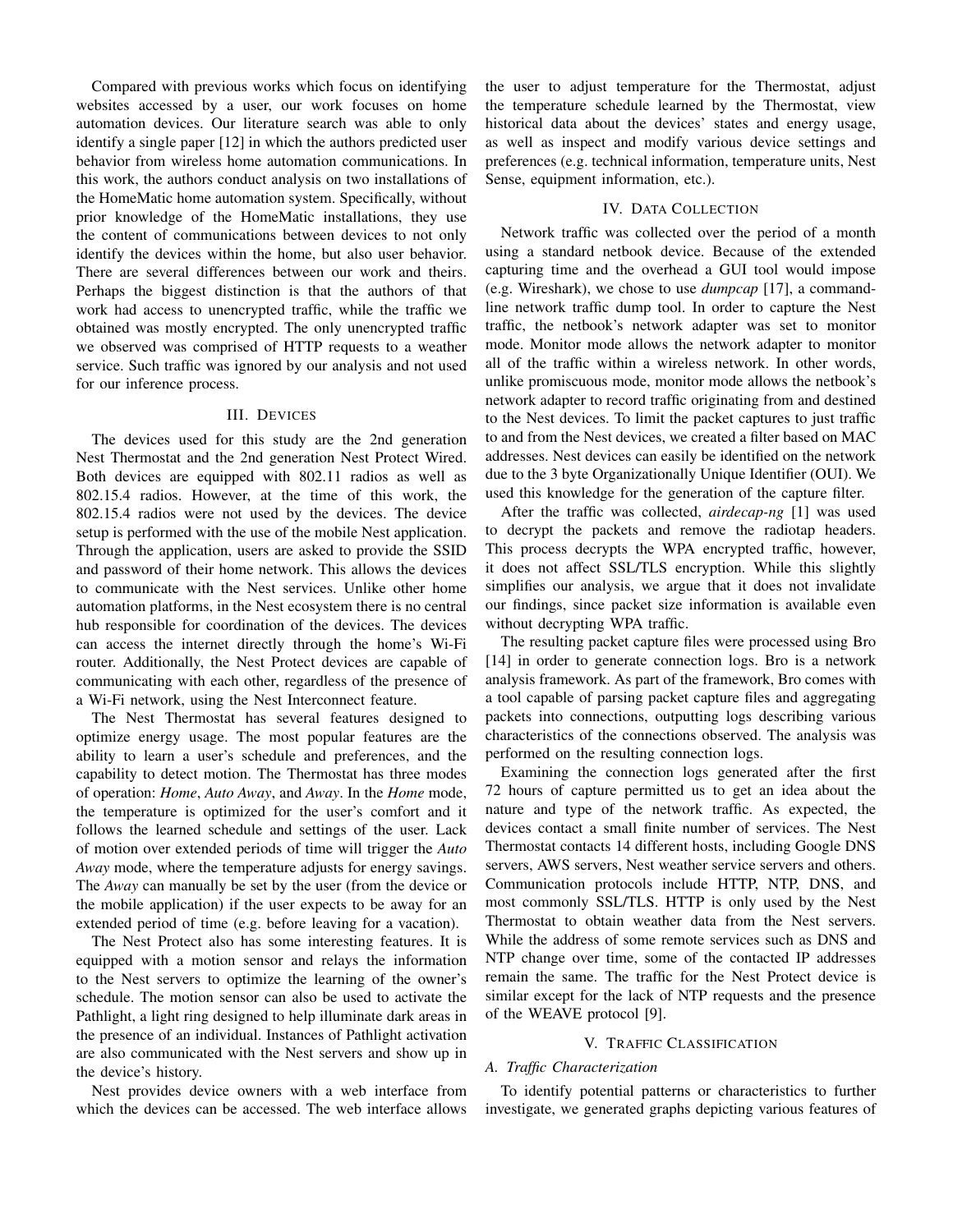

Fig. 1. This figure depicts connections made by the Nest Thermostat over the span of 3 days for IP address 54.204.245.223. Each connection is represented by the total number of payload bytes sent.



Fig. 2. This figure depicts connections made by the Nest Protect for IP address 107.21.244.221. Each connection is represented by the total number of payload bytes sent.

the network traffic generated by the Nest devices.

For example, Figure 1 depicts connections made by the Nest Thermostat over the span of 72 hours for the most often contacted IP address (Amazon AWS). Each connection is defined by the total number of payload bytes sent by the device throughout the connection duration. In the graph, we can see some patterns, such as the periodic connections of roughly 2800 bytes sent as well as large connections during which the device sent almost 6000 bytes. Additionally, we can see some seemingly random bursts of connections of approximately 1500 bytes. Figure 2 shows similar patterns with connections made by the Nest Protect to a particular IP. This IP also resolved to a Amazon AWS machine.

We also looked at the distribution of the sizes of connections made by the Nest Thermostat, shown in Figure 3. We define the size of a connection as the number of bytes transmitted by the Nest device. The connections are also organized by host (i.e. destination IP address). The figure brings to light several observations. First, it shows how for each host, the connections vary in the number of bytes sent. For example, we can see that for certain hosts, all connections have the same size. This is expected in cases such as NTP requests or for identical DNS requests. At the same time, this diagram allows us to visually identify clusters of connections of similar sizes for a given host. For example, for IP address 54.243.235.111 we can see several connections of approximately 25,000 bytes sent.

Having made such observations, we decide to focus on connection sizes for the rest of our analysis. Specifically, we attempt to determine if there are any associations between certain sized connections and the time of events of interest (e.g. device mode switch, alarm activation, pathlight activation).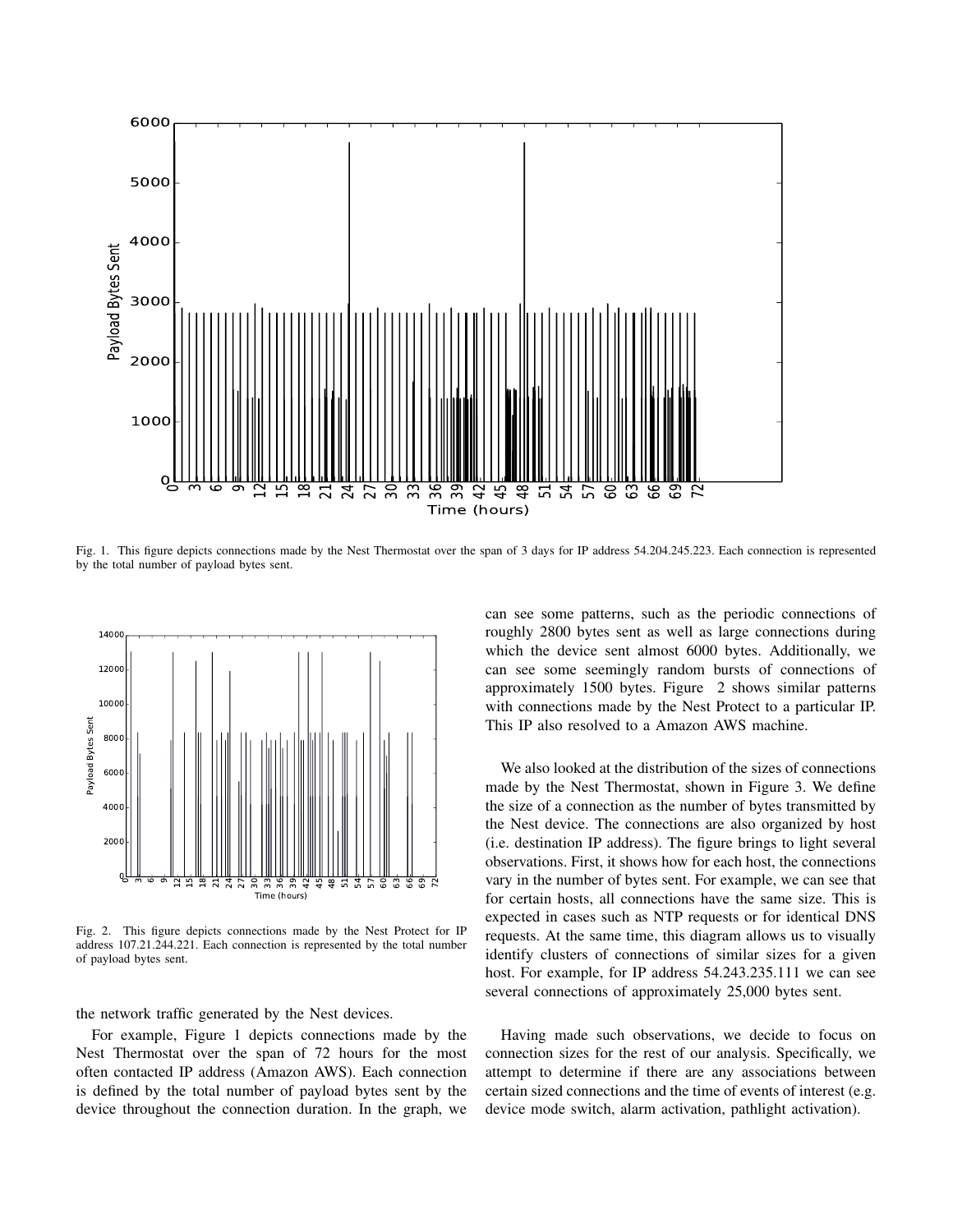

Fig. 3. Figure depicts the distribution of Nest Thermostat connections with respect to payload bytes sent. One can see that some connections are very similar in terms of the number of bytes sent.

# *B. Correlation Analysis*

Our goal is to identify network patterns that allow us to infer information about the state of the devices and/or the state of the house. Specifically, we are interested in identifying patterns for the occurrence of events such as Thermostat operation mode tranisition (i.e. *Home* to *Auto Away* and vice versa), motion detection, smoke alarm activation and Pathlight activation. In an attempt to identify such patterns, we look for sets of one, two, and three connections that occur at the same time as the events of interest. For identifying sets of 2 and 3 connections, we use correlation analysis with a sliding time window. We analyze connections captured over the span of 60 days, only a small percentage of the total captured connections. Specifically, we process the connection logs with a sliding window of 10 seconds and a window displacement of 2 seconds. This means that the sliding window shifts by 2 seconds, causing a 8 second overlap between consecutive time windows. During this process, we generate a correlation matrix. The correlation matrix is a  $N$  by  $N$  matrix where  $N$  is the number of unique connections as defined by their destination IP and payload bytes sent. The matrix describes the number of occurrences of any two connections over the whole observation time. More precisely, the value of a given entry  $(i, j)$  in the correlation matrix is equal to the number of instances connections  $i$  and  $j$  occurred together in a 10 second time window. Connections are defined by the destination IP address and the number of bytes sent by the source (i.e. Nest

device). We create a mapping between connections and indices in the correlation matrix. To increase time efficiency, we also generate SHA256 hash of each connection (defined by the destination IP address and bytes sent) for connection equivalence comparisons. A two dimensional correlation matrix allows us to find pairs of correlated connections. The same approach is extend to three dimensional matrix to allow the discovering of sets of three correlated connections.

To minimize the size of the connections analyzed, we apply several filters. First, we ignore connections with protocols other than NTP and SSL/TLS. We determine that correlations between connections with ICMP or DNS protocols are of no importance. Once the correlation matrix has been generated, we also filter out some of the correlated connections. To begin with, we eliminate all connections with low correlation (i.e number of occurences lower than 3). We determine that connections which rarely occur together are insignificant and can be disregarded. We also wish to discount regularly or frequently occurring connections. Such connections may appear to be highly correlated with other connections simply because of the number of occurrences, however the relationship between such connections may have no special significance. Distinguishing between significant and insignificant correlations in such cases is difficult. For example, one of the most frequent connections made by the Nest Thermostat is to IP address 54.204.245.223 with 2826 bytes sent. This connection shows up in the top 12 most correlated connection pairs. To carefully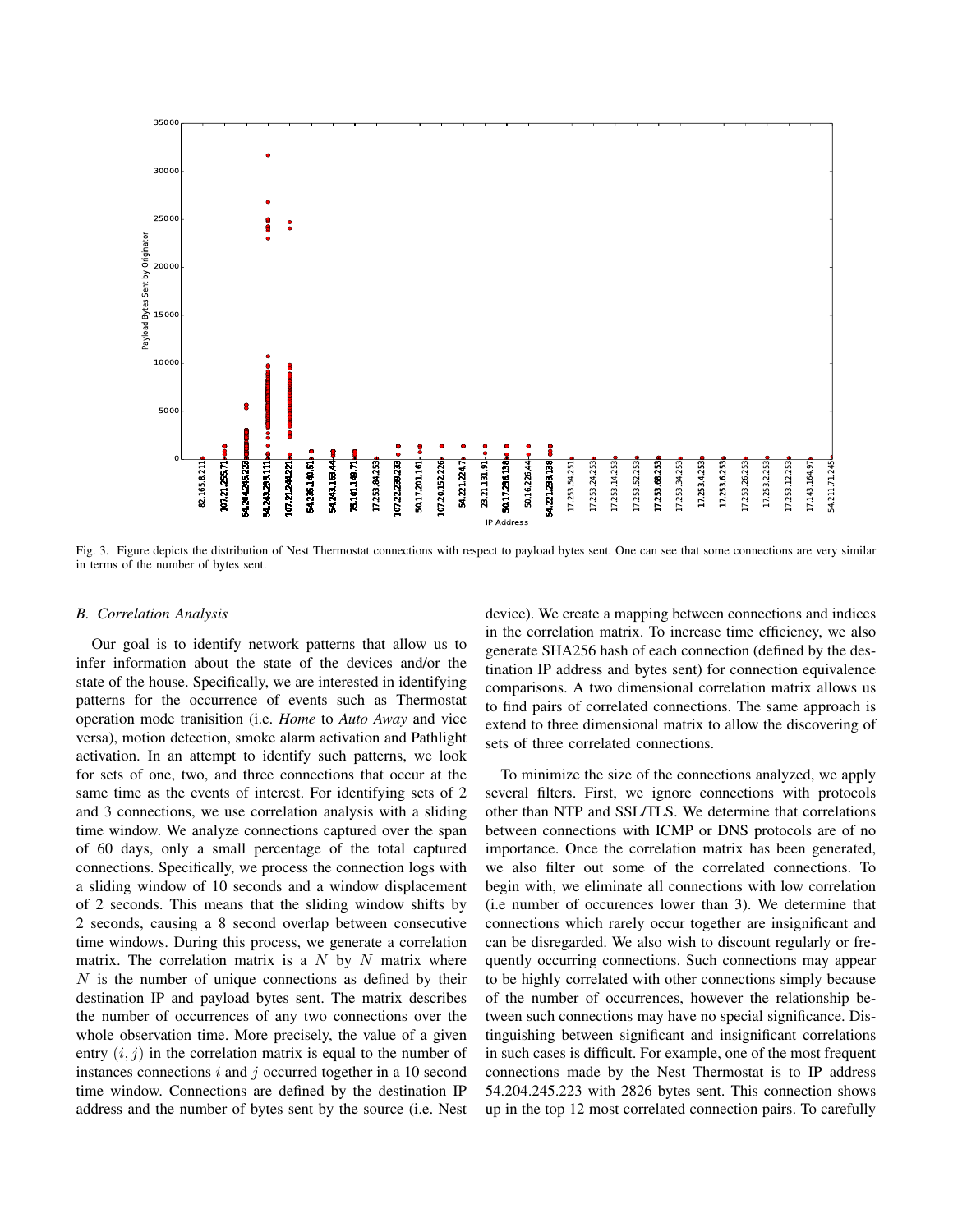filter out some of these correlations, we perform two tests. First, to identify regularly occurring correlated connections, we look at the difference between the timestamps of when the connections occur together. If this difference is consistent (plus/minus a small threshold), we ignore these connections. We also look at frequency of each connection and for a given pair of correlated connections, if both connections are very frequent, we ignore the correlation.

While filtering narrows the search space, it does not produce the desired patterns. To learn the patterns, we obtained the exact time of the occurrences of the events of interest from the Nest web interface. Having such information available, we were able to draw associations between connections (or sets of two and three connections) and the occurrence of an event. To finally select between patterns of one, two, and three connections, we choose the patterns with the best accuracy.

### VI. FINDINGS

Our analysis was successful in discovering network traffic patterns for Nest Thermostat operation mode switch, Nest Protect smoke alarm trigger, Nest Protect Pathlight activation. Additionally, we were able to make an interesting observation relating to the distribution of NTP requests. The details of each finding are described below independently.

# *A. Mode Transition*

One of the events of interests was the transition between modes of operation in the Nest Thermostat. If the transition between modes was reflected in a unique identifiable pattern in the network communications between the Nest Thermostat and the Nest severs, such a pattern could be used to infer information about the occupancy status of a building. Our correlation analysis discovered a number of sets, of both size two and three, of correlated connections which occur during the Thermostat's transition from *Home* to *Auto Away*. The connections are identified by the destination IP address 54.204.245.223 and sizes 1375, 1391, and 2911. The correlated connection sets were comprised of permutations of these three connections. However, it should be noted that the set of three correlated connections had the best accuracy rate.

The transition in the opposite direction is identified by connections of to the same destination IP address. However, in this case, the connections have different sizes, specifically 1663, 1631, 1711, 1786, and 1819. In contrast to the transition from *Home* to *Auto Away*, in this case the single connections which occur at the time of the mode transition represent the mode transition the best. In other words, there are no sets of two or three correlated connections which occur during this mode transition.

It is important to note that our analysis also showed that these connections do not appear every time the device transitions between the two modes, which leads to false negatives.

### *B. Pathlight Activation*

Another event of interest was that of the Nest Protect Pathlight activation. As with the mode transitions, if the event has an observable network pattern associated with it, an attacker could use this information to learn about the presence of individuals in a building.

Using the correlation analysis, we were able to identify a set of SSL connections of certain sizes (with respect to payload bytes sent by the device) which are observed together only when the device senses motion and the Pathlight activates.

# *C. Smoke Alarm Triggering*

We also wanted to see if we could determine the triggering of the smoke alarm by observing the network traffic origination from the Nest Protect device. Our correlation analysis showed that two SSL connections of sizes 805 and 662 (with respect to payload bytes sent by the device) are observed together only when the device detects smoke and triggers the smoke alarm. Manual verification showed that there were no False Positives or False Negatives in our pattern recognition.

## *D. NTP requests*

When looking at characteristics of the network traffic, we were surprised to observe NTP packets. Unfortunately, the correlation analysis wasn't able to identify any relationship between NTP requests and the mode of the Thermostat. However, manual investigation revealed that there is a discrepancy in the frequency of NTP requests generated between when the Nest Thermostat is operating in *Home* mode and when it is in *Auto Away* mode. Figure 4 show the occurrences of NTP requests during two days.

As mentioned earlier, one of the features of the Nest Thermostat is the ability to learn a user's schedule for energy optimization. Our hypothesis is that the device updates the Nest servers with motion (or lack of) activity, which includes a timestamp. To guarantee the accuracy of the timestamp, the Nest Thermostat will use NTP to synchronize its clock. For example, the thermostat will report to the server that the user is home or that the user is not home in comparison with activity from the previous day.

# VII. EVALUATION

The correlation analysis allowed us to identify certain patterns, as discussed above, which we manually checked. However, to further verify their validity and obtain accuracy measurements, we automatically test the remaining 21 days of network traffic for the presence of the discovered patterns. The results of this test were compared against the ground truth, obtained from the Nest web interface. As mentioned earlier, a user can login to the Nest web interface and obtain a log of events (e.g. mode change, smoke alarm) and their associated time of occurrence, as recorded by the devices.

# *A. Mode Transitions*

For the transition between *Home* and *Auto Away* modes, our analysis resulted in 67% accuracy. For the transition in the opposite direction, from *Auto Away* to *Home*, the accuracy was 88%. However, it should be noted that in both cases, there were no false positives. In fact, further manual analysis showed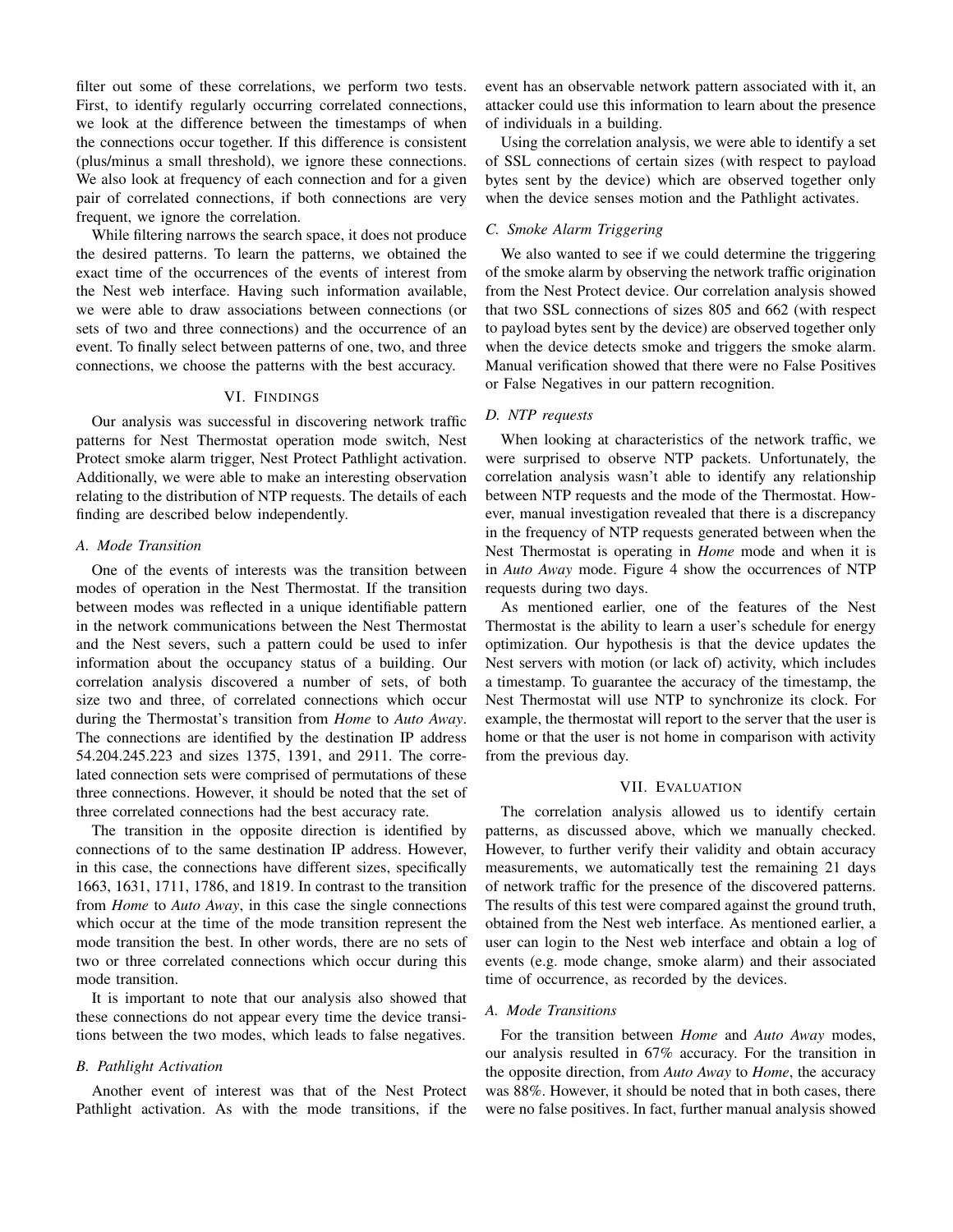

Fig. 4. This figure depicts the frequency of NTP requests made by the Nest Thermostat during two days. Each day is represented by a different color. The vertical bars represent the beginning and end of the *Auto Away* periods.

that in cases where there are multiple transitions throughout a single day, transitions after the second or third instance sometimes do not produce the identified pattern.

### *B. Smoke Alarm*

When checking the validity of the network pattern associated with the smoke alarm triggering, our tests showed 100% accuracy. The analyzer was able to correctly identify all 5 instances of the smoke alarm being triggered, with zero False Negatives and zero False Positives.

# *C. Protect Pathlight Activation*

Validation testing showed 50% accuracy (100% sensitivity). The sensitivity is a measure of the true positive rate. In other words, it expresses the proportion of positives that are correctly identified. This implies that the 50% accuracy rate is due to only False Positives (i.e. no False Negatives). Manual investigation shows that all of the False Positives occur due to the fact that the same unique connections repeat exactly 30 minutes after the initial occurrence. We are unable to explain why this occurs.

# *D. NTP requests*

To test the validity of this observation, we used a simple Support Vector Machine (SVM) approach. Specifically, connection logs were split into non-overlapping one hour periods. To build the feature vector, for each period, the number of NTP requests during that period was obtained. Periods between hours of 12 AM and 6 AM were ignored due to lack of user activity and random distribution of NTP requests. Each hour period used for the learning process was also labeled as 0 or 1 (i.e. 0 means *Home* whereas 1 represented the device being in *Auto Away* mode).

The learned model resulted in 81% accuracy. Our testing approach did result in false positives (i.e. device was identified to be in *Auto Away* mode when it was not). To improve accuracy one could build a model where confidence in the classification adjuts according to the observations made. It should be noted that the start and end times of the *Auto Away* modes varied.

#### VIII. LIMITATIONS

We define connections by their destination IP address and the number of bytes sent by the Nest device. However, this only helps us find correlated connections with exactly the same size. It does not permit any flexibility. It is easy to imagine that packets containing semantically similar information may vary slightly in size (e.g. by a few bytes). Our approach fails to group such similar connections together, which may impact the correlation analysis results. At the same time, grouping connections together without ground-truth knowledge of their semantic similarity may lead to false positives in the correlation analysis and consequently in pattern recognition.

As mentioned earlier, the analysis was performed on unprotected (i.e. no WPA/WEP encryption) wireless traffic. This allowed us to not only aggregate packets into connections but